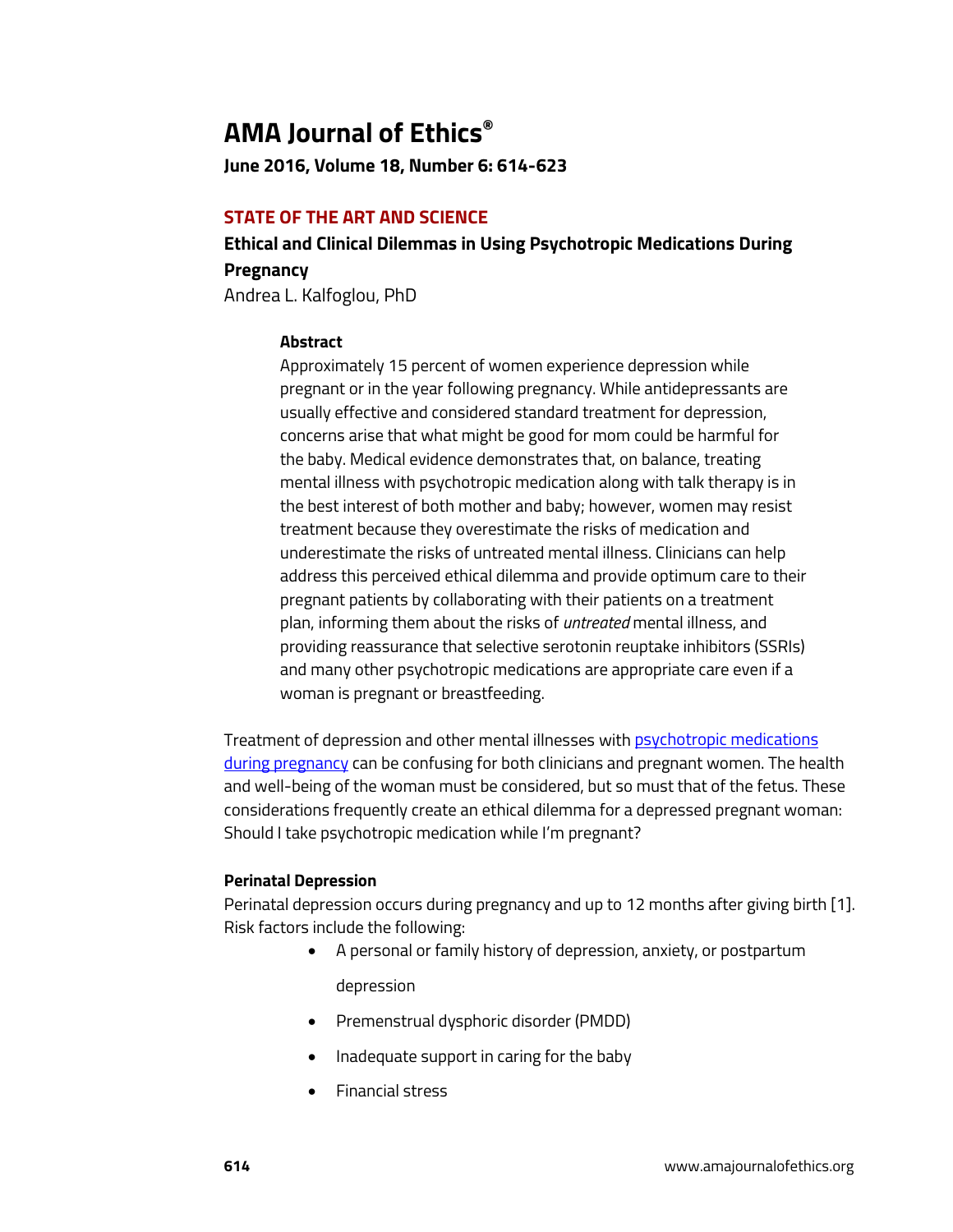- Marital stress
- Complications in pregnancy, birth, or breastfeeding
- A major recent life event (e.g., loss, including job loss; moving to a new home)
- Being a mother of multiple children
- Being a mother of an infant in a neonatal intensive care unit (NICU)
- Being a mother who has gone through infertility treatments
- Thyroid imbalance
- Diabetes (type 1, type 2, or gestational) [2]

Generally, women of reproductive age experience major depression at twice the rate of men the same age [3, 4]. Major depression is the leading cause of disability for women in this age group [5], and antidepressants are one of the most common drugs prescribed to women of reproductive age [6]. While the myth persists that pregnancy is a time of joyful anticipation, the reality is that pregnancy is not protective for perinatal depression. In fact, 7-20 percent of pregnant women in economically developed countries experience clinical depression [7-9], and being low income, minority, young, or single only increases this risk [10, 11]. Although there are many approaches to treating depression during pregnancy, with varying levels of efficacy, antidepressants have been shown to reduce depressive symptoms and improve maternal function [12].

# **Should I Take Psychotropic Medication While I'm Pregnant?**

Women with a history of depression have already faced the [stigma of having a mental](http://journalofethics.ama-assn.org/2011/12/stas1-1112.html)  [illness](http://journalofethics.ama-assn.org/2011/12/stas1-1112.html) and might have internalized messages from clinicians, the media, and warning labels on medications that psychotropic medications and pregnancy are incompatible [13-17]. Pregnancy often motivates women to discontinue pharmacotherapy out of concern that the drugs will be harmful to the developing baby [18, 19]. Women without this history of depression, who screen positive for depression during prenatal care, might experience confusion, guilt, and shame over their feelings of sadness or anxiety especially women facing an unplanned pregnancy—when messages from the social and cultural milieu suggest that pregnancy is a time when they should glow and be happy. These feelings, along with decreased concentration, might impair a woman's ability to understand and recall information or think through the risks and benefits of treating depression with medication [20]. Indeed, pregnant women routinely overestimate the teratogenic risk of antidepressants [21, 22]. Moreover, women are socialized to believe that good mothers are willing to sacrifice their own well-being for the well-being of their children.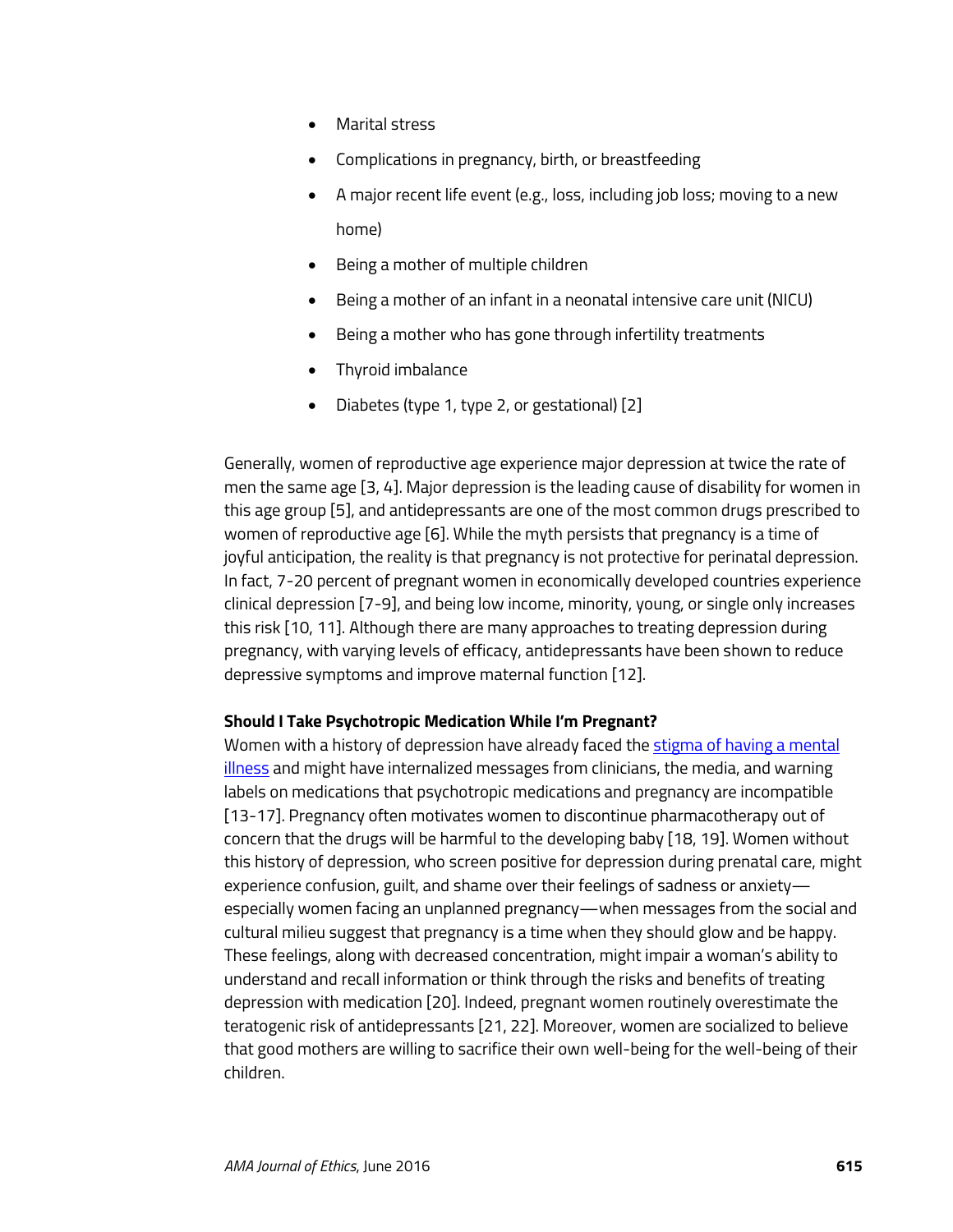On the other hand, untreated perinatal depression can actually be more harmful than depression experienced at other times in a woman's life [12, 23, 24]. Women with chronic mental illness who abruptly discontinue pharmacotherapy have a very high risk of relapse during pregnancy [25, 26]. For example, in one study, 68 percent of pregnant women who discontinued antidepressants during pregnancy suffered a relapse of their illness [25], and, in another study, 85 percent of study participants—pregnant women with a history of bipolar disorder who discontinued use of mood stabilizersexperienced a relapse of their illness during pregnancy [26]. Untreated perinatal depression creates additional risks for both mother and baby. Perinatal depression contributes to reduced use of prenatal care, self-neglect, substance abuse, and lower birth weight infants [12, 23, 24]. And suicide causes more maternal deaths than any other pregnancy-related complication [27].

If untreated perinatal depression creates risks for mother and baby, the question remains: Are antidepressants risky for developing fetuses? In light of an observational study that reported adverse neonatal outcomes associated with maternal antidepressant use [28], the [US Food and Drug Administration](http://journalofethics.ama-assn.org/2013/09/pfor1-1309.html) (FDA) released a public health advisory warning in 2006 about the risk of perinatal complications with antidepressants [29]. Although the warning did not explicitly advise women to avoid or discontinue use of antidepressants during pregnancy, it received widespread media coverage [30] and had a chilling effect on antidepressant use among pregnant women [31]. Follow-up studies called into question the findings that led the FDA to issue the warning [12, 24, 32, 33]; in 2011, the FDA announced that since research findings were conflicting, the warning would be removed from selective serotonin reuptake inhibitor (SSRI) labeling [34]. Two decades of experience have demonstrated that SSRIs are not a major teratogen like thalidomide or even cigarette smoking. Reviews of observational studies have argued that observed risks to the fetus may be due to detection bias and confounding factors including maternal depression; in all cases, the absolute risk is very small [23, 35]. Clinicians should keep in mind that the baseline rate of birth defects is 3 percent, with no known cause [36].

#### **Undertreatment of Perinatal Depression**

Clinicians also might be confused about how to diagnose and treat maternal mental illness. A 2011 literature review found that though obstetricians and gynecologists view mental health issues as important, they are not confident in their abilities to diagnose these conditions and are concerned about the adequacy of their training [37]. Recent research has found that clinicians might actually be limiting pregnant women's access to antidepressants by advising them to discontinue medication or even refusing to renew prescriptions once a woman is pregnant [12, 38, 39], and a nationwide survey found that only 12 percent of depressed pregnant women had accessed mental health care in the past 12 months [40].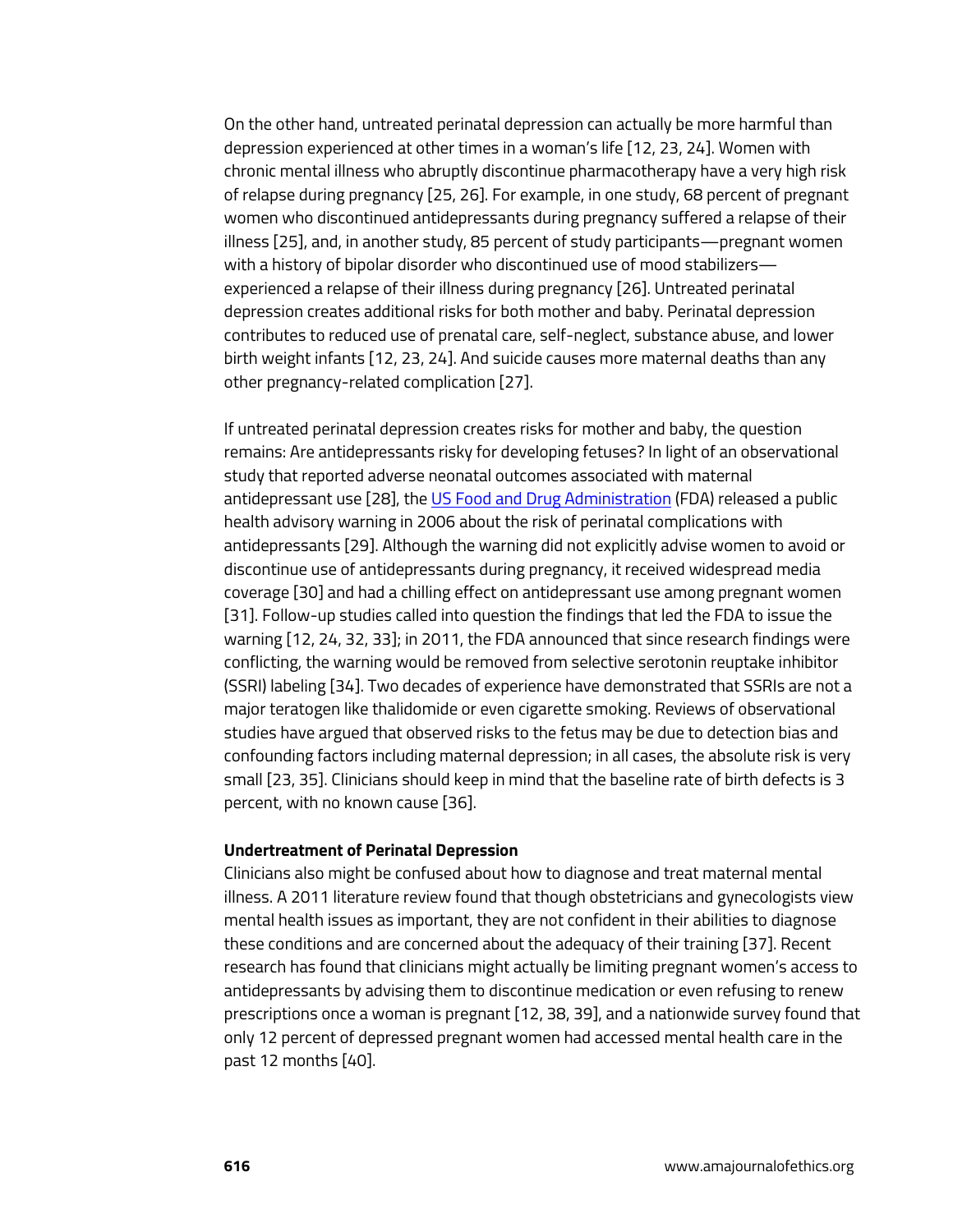#### **Providing Care for Pregnant Women with Depression**

*ACOG guidelines*. The American College of Obstetricians and Gynecologists (ACOG) has developed empirically based guidelines for how to diagnose and treat perinatal depression [23]. ACOG recommends that pregnant women with a history of major depressive disorder who are being maintained on an antidepressant should be encouraged to continue medication, and women who choose to discontinue medication ought to taper off and be carefully monitored [23]. Because 1 in 7 pregnant women experience perinatal depression, ACOG further recommends that "clinicians screen patients at least once during the perinatal period for depression and anxiety symptoms … screening must be coupled with appropriate follow-up and treatment when indicated [and] clinical staff … should be prepared to initiate medical therapy, refer patients to appropriate behavioral health resources when indicated, or both" [1]. Additionally, "systems should be in place to ensure follow-up for diagnosis and treatment" [1]. Consistent with these guidelines, researchers have found that simply screening women for depression is not sufficient. Having resources available for women, training for clinicians, onsite assessment, and access to mental health consultation for clinicians treating women in the perinatal period can dramatically improve pregnant women's access to mental health care [41].

*Treatment cessation*. Women of reproductive age should be reminded not to discontinue medication abruptly [42], as it can lead to side effects and relapse of symptoms—if they become pregnant. Ideally, women should be advised to schedule an appointment before they become pregnant to work out a treatment plan and coordinate care with whoever will be providing prenatal care.

*Screening*. Depression screening is now recommended for all pregnant women. The Edinburgh Postnatal Depression Scale is recommended by ACOG for perinatal depression screening and can be completed by the patient in only a few minutes [1]. Depressed women must be further screened for possible bipolar disorder before prescribing an antidepressant because an antidepressant can trigger a manic episode if the woman is actually bipolar [43]. Once bipolar disorder is ruled out, there are guides to help a clinician select appropriate medication, depending on a patient's level of depression [43].

*Treatment decisions*. Clinicians need to give as much clinical and ethical consideration to the risks of untreated perinatal depression as they do to the risks of psychotropic medication [44]. The Massachusetts Child Psychiatry Project (MCPAP) for Moms has a discussion guide to help clinicians review the risks and benefits of treatment versus no treatment for depression [43]. To help their patients make decisions, clinicians need to be able to explain differences between relative risk and absolute risk. What sounds like a high relative risk might be clinically insignificant. For example, a study may find that women who take a particular medication during pregnancy are 4 times more likely to have a child with a birth defect than women who do not take the drug; however, this may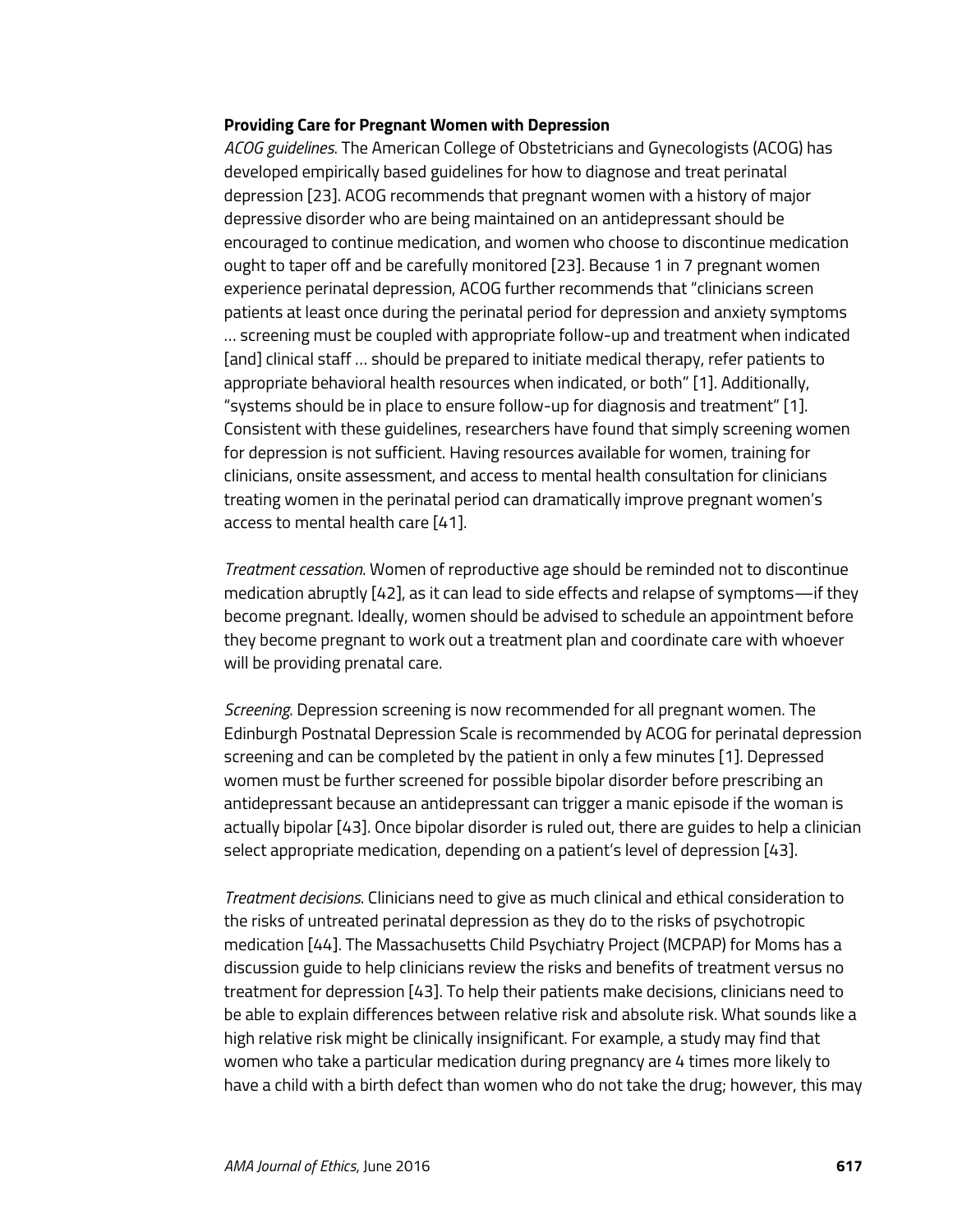mean that in a single study there were 4 cases of the birth defect among 4,000 women who took the medication. This translates to an absolute risk of 0.1 percent or one case in 1,000 among women who took the medication compared to 0.025 percent or 1 in 4,000 among women who did not. Finally, women might be comforted to know that millions of women have taken SSRIs during pregnancy and have had healthy babies.

Althoug[h shared decision making](http://journalofethics.ama-assn.org/2013/01/ecas1-1301.html) for treatment of depression is the ideal [45], it is important to realize that women's decision-making ability can be compromised by their depression and that they could have been misled—perhaps by media—about risks of antidepressants. In this case, directive counseling can be in the patient's best interest [46]. It builds on a patient's own values and impulse to do what is in the best interest of her baby. Hearing a clinician say things like, "It's OK to take your symptoms seriously," "perinatal depression is extremely common," and "when you take care of yourself, you are also taking care of your baby," can validate for a woman that continuing or beginning treatment for depression is a sound decision her clinician supports.

#### **Support Services**

Many state and local public health departments as well as academic medical centers and websites are developing resources for perinatal mental health. MCPAP for Moms is a program in Massachusetts that has developed many resources for clinicians to help them manage mental illness in pregnancy. It even has a hotline for clinicians who have specific questions [43]. In a conversation with Nancy Byatt, director of MCPAP for Moms, Byatt said, "this model has been copied by more than 30 states" (personal communication, March 8, 2016). Additionally, academic medical centers are establishing maternal mental health centers that can help not only with the clinical management of specialized cases but also with developing resources and educational programs for community-based clinicians. There are also web-based resources available for clinicians and pregnant and breastfeeding women. At MotherToBaby.org [47], for example, clinicians and concerned women can look up drugs by name and get an up-to-date, evidence-based fact sheet on what is known about the risks of their use during pregnancy and lactation. If a drug is not part of its existing database, MotherToBaby.org provides access to a teratology expert, who is just a phone call away. (Clinicians in Canada might wish to use Motherisk.org [48]).

In addition, a growing number of organizations support the needs of pregnant women, women who have experienced pregnancy loss, and new mothers. Postpartum Support International (PSI) [49] has chapters in most states that provide support groups and, in some cases, hotlines. PSI has a support group through Facebook, special phone applications, and other online media so that women might feel less alone in their struggles to manage their illness and be good mothers. Local health care organizations also sometimes run support groups for women experiencing pregnancy loss and for pregnant or postpartum women struggling with depression.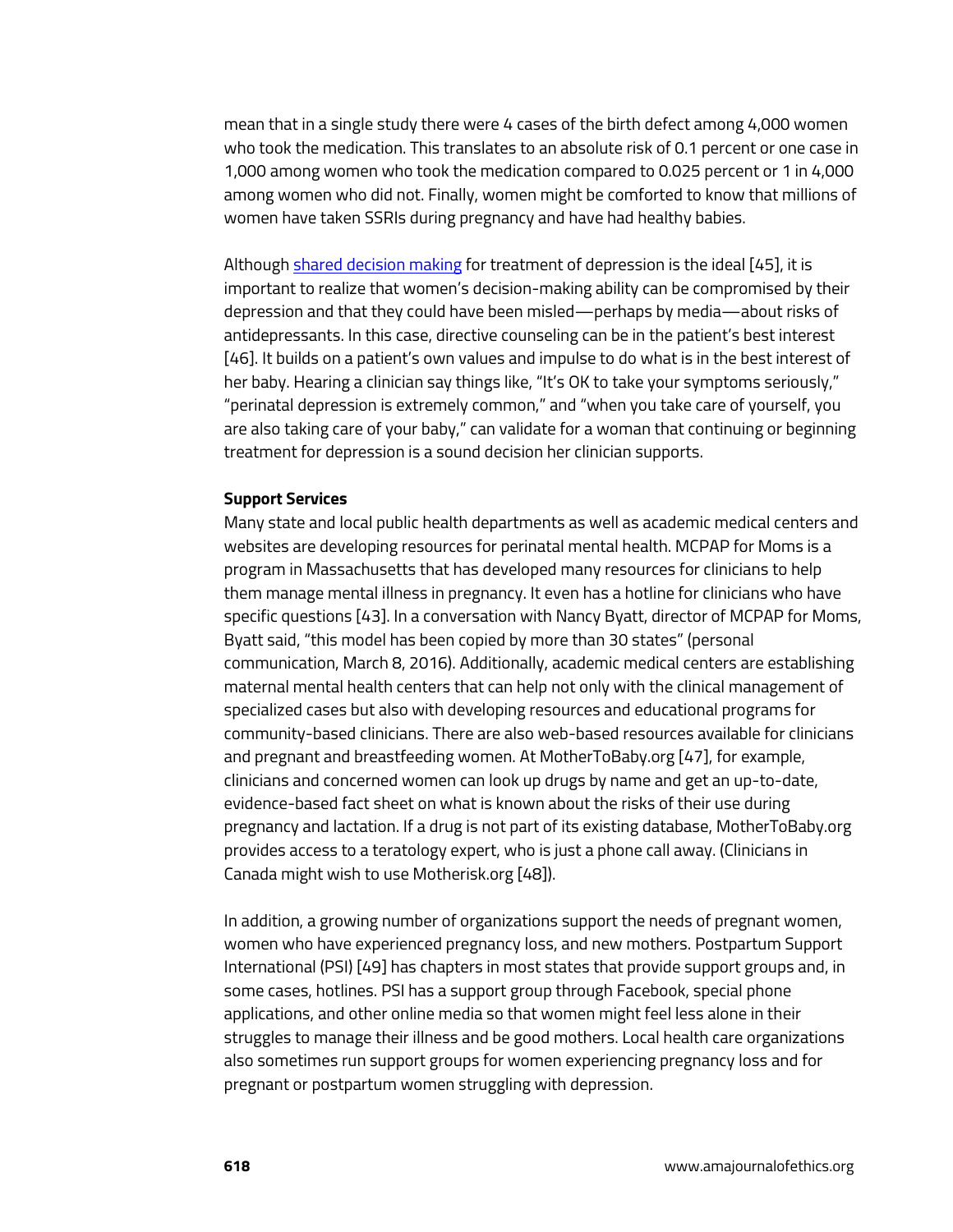## **Conclusion**

Because 1 in 7 women will experience depression during the perinatal period [39], clinicians must be prepared to engage in conversations with their patients concerning the management of depression during pregnancy. As discussed, many women with depression can feel conflicted about using medication to treat their depression; therefore, clinicians have obligations to dispel myths about risks of antidepressants and discuss the risks of untreated depression. For women who require treatment for other mental illnesses for which risks and benefits of treatment options are not as established as for depression, longer discussions might be required, along with referrals to perinatal psychiatrists. Fact-based clinical recommendations, good communication that's responsive to women's needs, and a shared decision-making model for developing treatment plans can help motivate better clinical and ethical outcomes for both mothers and their babies.

## **References**

- 1. American College of Obstetricians and Gynecologists. ACOG Committee Opinion 630 Screening for perinatal depression. http://www.acog.org/Resources-And-Publications/Committee-Opinions/Committee-on-Obstetric-Practice/Screening-for-Perinatal-Depression. Published May 2015. Accessed March 18, 2016.
- 2. Postpartum Support International. Depression During Pregnancy & Postpartum. http://www.postpartum.net/learn-more/depression-during-pregnancypostpartum/. Accessed April 8, 2016.
- 3. Kessler RC, McGonagle KA, Zhao S, et al. Lifetime and 12-month prevalence of *DSM-III-R* psychiatric disorders in the United States. Results from the National Comorbidity Survey. *Arch Gen Psychiatry*. 1994;51(1):8-19.
- 4. Gaynes BN, Gavin N, Meltzer-Brody S, et al. Perinatal depression: prevalence, screening accuracy, and screening outcomes. *Evid Rep Technol Assess*. 2005;(119):1-8.
- 5. World Health Organization. *The Global Burden of Disease: 2004 Update*. Geneva, Switzerland: World Health Organization; 2008. http://www.who.int/healthinfo/global\_burden\_disease/GBD\_report\_2004upda te full.pdf. Accessed March 19, 2016.
- 6. Pratt LA, Brody DJ, Gu Q. Antidepressant use in persons aged 12 and over: United States, 2005-2008. *NCHS Data Brief*. 2011;(76):1-8. http://www.cdc.gov/nchs/data/databriefs/db76.htm. Published October 2011. Accessed March 18, 2016.
- 7. Evans J, Heron J, Francomb H, Oke S, Golding J. Cohort study of depressed mood during pregnancy and after childbirth. *BMJ*. 2001;323(7307):257-260.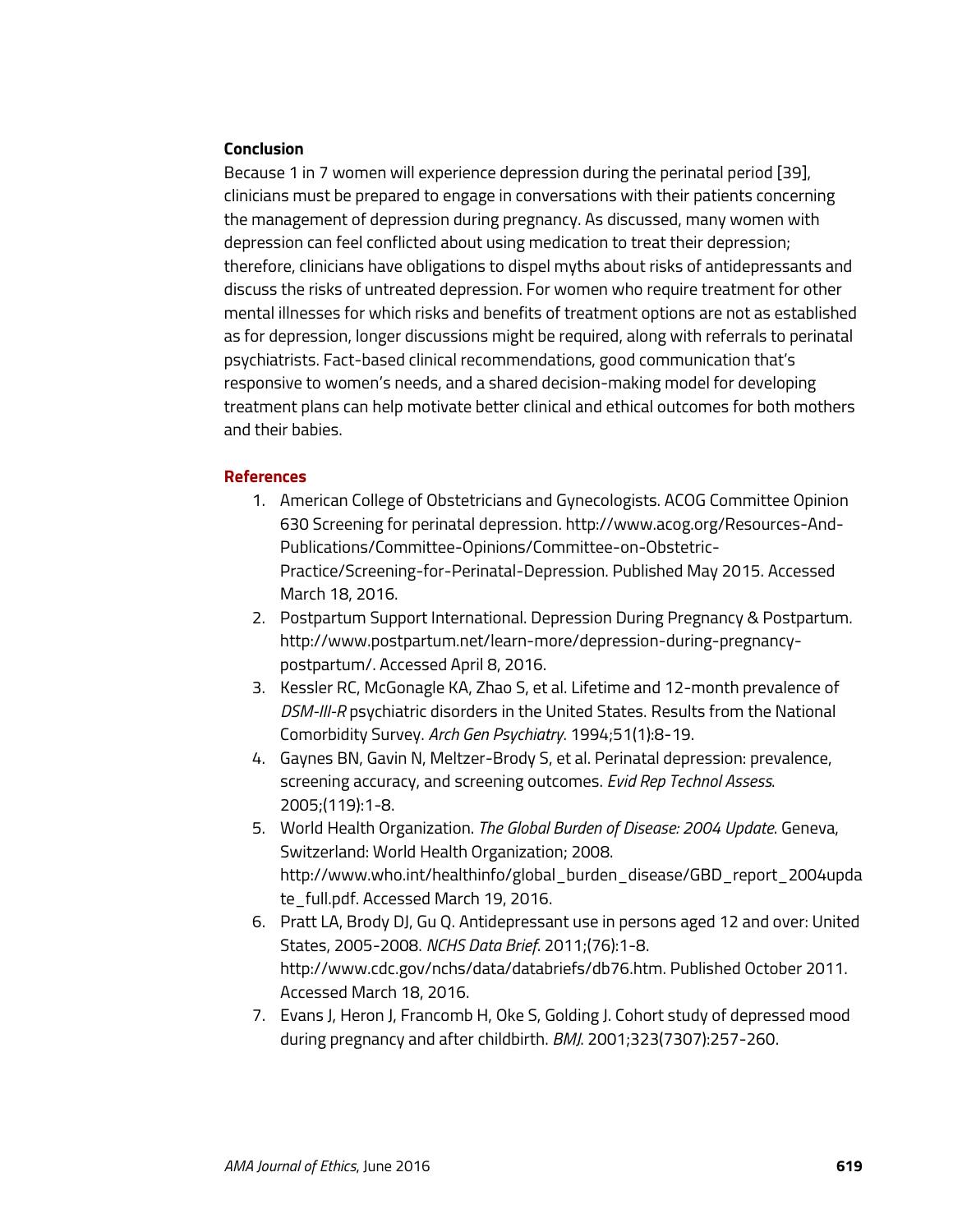- 8. Lee AM, Lam SK, Sze Mun Lau SM, Chong CS, Chui HW, Fong DY. Prevalence, course, and risk factors for antenatal anxiety and depression. *Obstet Gynecol*. 2007;110(5):1102-1112.
- 9. Gavin NI, Gaynes BN, Lohr KN, Meltzer-Brody S, Gartlehner G, Swinson T. Perinatal depression: a systematic review of prevalence and incidence. *Obstet Gynecol*. 2005;106(5)(pt 1):1071-1083.
- 10. Hobfoll SE, Ritter C, Lavin J, Hulsizer MR, Cameron RP. Depression prevalence and incidence among inner-city pregnant and postpartum women. *J Consult Clin Psychol*. 1995;63(3):445-453.
- 11. Orr ST, Blazer DG, James SA. Racial disparities in elevated prenatal depressive symptoms among black and white women in eastern North Carolina. *Ann Epidemiol*. 2006;16(6):463-468.
- 12. Wisner KL, Sit DK, Hanusa BH, et al. Major depression and antidepressant treatment: impact on pregnancy and neonatal outcomes. *Am J Psychiatry*. 2009;166(5):557-566.
- 13. Matsui D. Adherence with drug therapy in pregnancy. *Obstet Gynecol Int*. 2012;2012:796590. http://www.hindawi.com/journals/ogi/2012/796590/. Accessed May 6, 2016.
- 14. Mulder E, Davis A, Gawley L, Bowen A, Einarson A. Negative impact of nonevidence-based information received by women taking antidepressants during pregnancy from health care providers and others. *J Obstet Gynaecol Can*. 2012;34(1):66-71.
- 15. Nordeng H, Ystrøm E, Einarson A. Perception of risk regarding the use of medications and other exposures during pregnancy. *Eur J Clin Pharmacol*. 2010;66(2):207-214.
- 16. Koren G. The way women perceive teratogenic risk. *Can J Clin Pharmacol*. 2007;14(1):e10-e16.
- 17. Bonari L, Koren G, Einarson TR, Jasper JD, Taddio A, Einarson A. Use of antidepressants by pregnant women: evaluation of perception of risk, efficacy of evidence based counseling and determinants of decision making. *Arch Womens Ment Health*. 2005;8(4):214-220.
- 18. Petersen I, Gilbert RE, Evans SJ, Man SL, Nazareth I. Pregnancy as a major determinant for discontinuation of antidepressants: an analysis of data from The Health Improvement Network. *J Clin Psychiatry*. 2011;72(7):979-985.
- 19. Bennett IM, Marcus SC, Palmer SC, Coyne JC. Pregnancy-related discontinuation of antidepressants and depression care visits among Medicaid recipients. *Psychiatr Serv*. 2010;61(4):386-391.
- 20. Battle CL, Salisbury AL, Schofield CA, Ortiz-Hernandez S. Perinatal antidepressant use: understanding women's preferences and concerns. *J Psychiatr Pract*. 2013;19(6):443-453.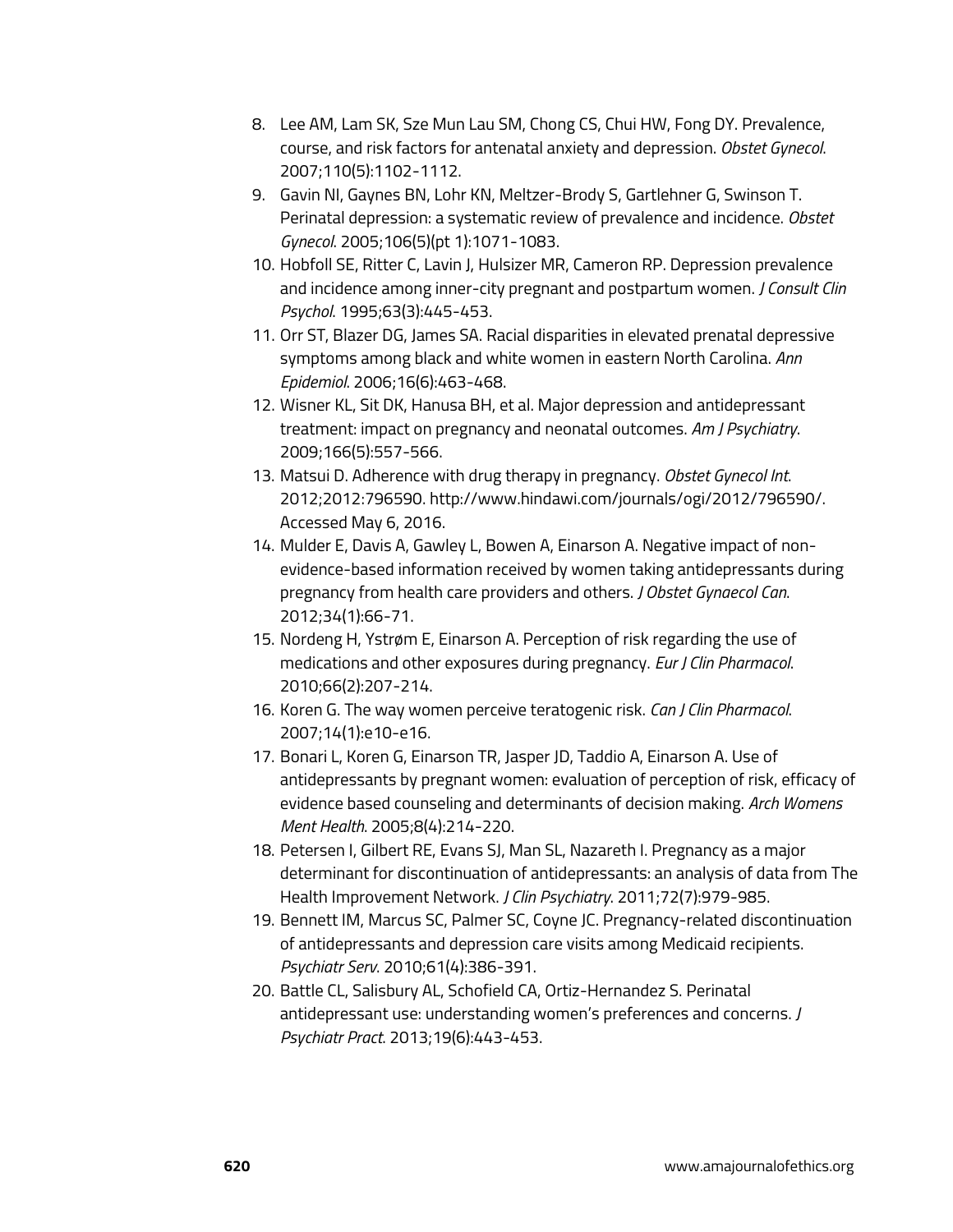- 21. Turner KM, Sharp D, Folkes L, Chew-Graham C. Women's views and experiences of antidepressants as a treatment for postnatal depression: a qualitative study. *Fam Pract*. 2008;25(6):450-455.
- 22. Bonari L, Pinto N, Ahn E, Einarson A, Steiner M, Koren G. Perinatal risks of untreated depression during pregnancy. *Can J Psychiatry*. 2004;49(11):726-735.
- 23. Yonkers KA, Wisner KL, Stewart DE, et al. The management of depression during pregnancy: a report from the American Psychiatric Association and the American College of Obstetricians and Gynecologists. *Gen Hosp Psychiatry*. 2009;31(5):403- 413.
- 24. Alder J, Fink N, Bitzer J, Hösli I, Holzgreve W. Depression and anxiety during pregnancy: a risk factor for obstetric, fetal and neonatal outcome? A critical review of the literature. *J Matern Fetal Neonatal Med*. 2007;20(3):189-209.
- 25. Cohen LS, Altshuler LL, Harlow BL, et al. Relapse of major depression during pregnancy in women who maintain or discontinue antidepressant treatment. *JAMA*. 2006;295(5):499-507.
- 26. Viguera AC, Whitfield T, Baldessarini RJ, et al. Risk of recurrence in women with bipolar disorder during pregnancy: prospective study of mood stabilizer discontinuation. *Am J Psychiatry*. 2007;164(12):1817-1824.
- 27. Shadigian E, Bauer ST. Pregnancy-associated death: a qualitative systematic review of homicide and suicide. *Obstet Gynecol Surv*. 2005;60(3):183-190.
- 28. Chambers CD, Hernandez-Diaz S, Van Marter LJ, et al. Selective serotoninreuptake inhibitors and risk of persistent pulmonary hypertension of the newborn. *New Engl J Med*. 2006;354(6):579-587.
- 29. US Food and Drug Administration. Public health advisory: treatment challenges of depression in pregnancy and the possibility of persistent pulmonary hypertension in newborns.

http://www.fda.gov/Drugs/DrugSafety/PostmarketDrugSafetyInformationforPa tientsandProviders/ucm124348.htm. Published July 19, 2006. Updated August 16, 2013. Accessed March 18, 2016.

- 30. Einarson A. Influence of the media on women taking antidepressants during pregnancy. *J Clin Psychiatry*. 2009;70(9):1313-1314.
- 31. Bobo WV, Epstein RA Jr, Hayes RM, et al. The effect of regulatory advisories on maternal antidepressant prescribing, 1995-2007: an interrupted time series study of 228,876 pregnancies. *Arch Womens Ment Health*. 2014;17(1):17-26.
- 32. Einarson A. The safety of psychotropic drug use during pregnancy: a review. *MedGenMed*. 2005;7(4):3. http://www.medscape.org/viewarticle/512650. Accessed May 6, 2016.
- 33. Koren G, Nordeng H. Antidepressant use during pregnancy: the benefit-risk ratio. *Am J Obstet Gynecol*. 2012;207(3):157-163.
- 34. US Food and Drug Administration. FDA drug safety communication: selective serotonin reuptake inhibitor (SSRI) antidepressant use during pregnancy and reports of a rare heart and lung condition in newborn babies.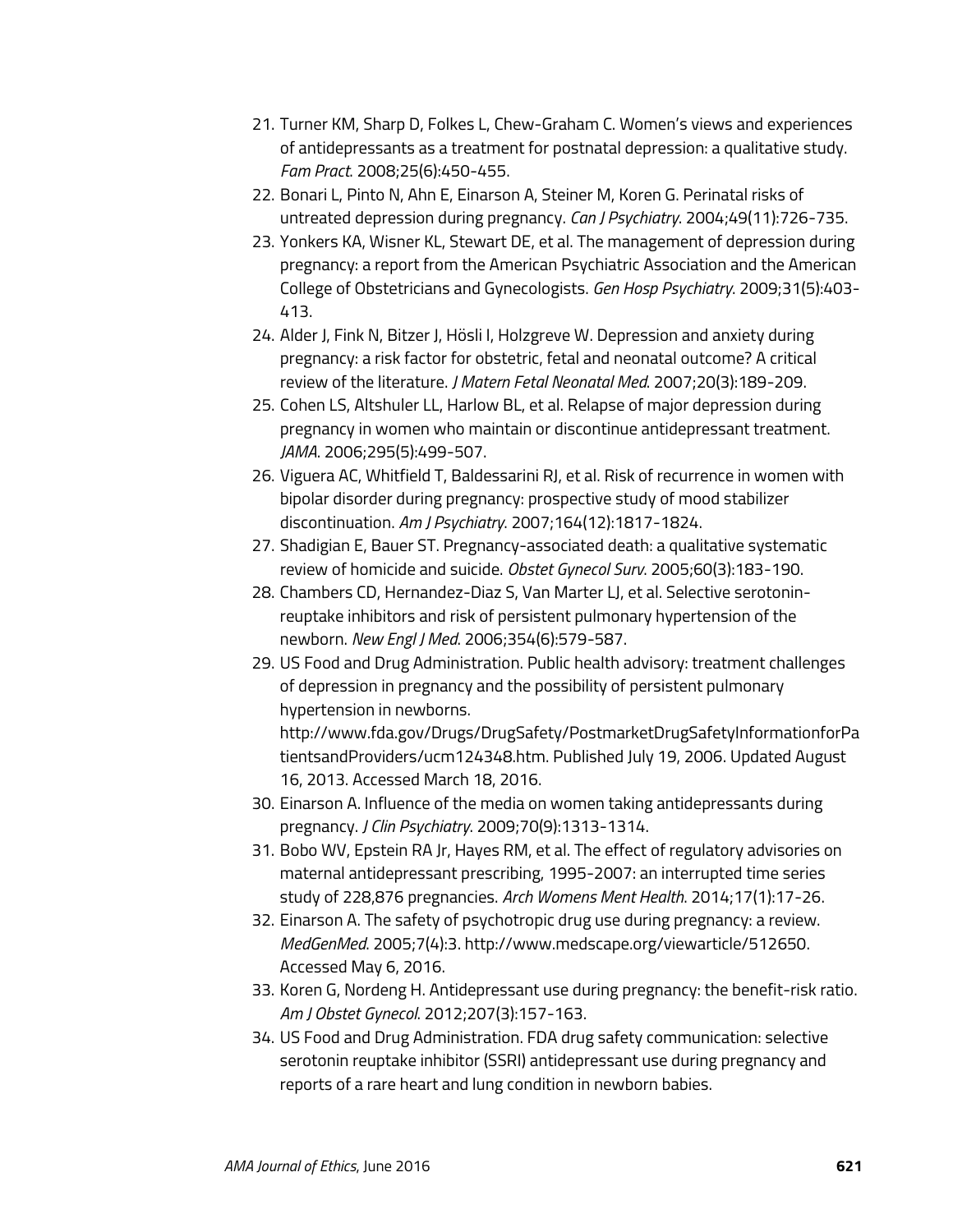http://www.fda.gov/Drugs/DrugSafety/ucm283375.htm. Published December 14, 2011. Updated March 10, 2016. Accessed March 18, 2016.

- 35. Koren G, Nordeng HM. Selective serotonin reuptake inhibitors and malformations: case closed? *Semin Fetal Neonatal Med*. 2013;18(1):19-22.
- 36. Centers for Disease Control and Prevention. Update on overall prevalence of major birth defects—Atlanta, Georgia, 1978-2005. *MMWR Morb Mortal Wkly Rep*. 2008;57(01):1-5.

http://www.cdc.gov/mmwr/preview/mmwrhtml/mm5701a2.htm. Accessed April 14, 2016.

- 37. Leddy MA, Lawrence H, Schulkin J. Obstetrician-gynecologists and women's mental health: findings of the Collaborative Ambulatory Research Network 2005-2009. *Obstet Gynecol Surv*. 2011;66(5):316-323.
- 38. Byatt N, Biebel K, Debordes-Jackson G, et al. Community mental health provider reluctance to provide pharmacotherapy may be a barrier to addressing perinatal depression: a preliminary study. *Psychiatr Q*. 2013;84(2):169-174.
- 39. Weinreb L, Byatt N, Moore Simas TA, Tenner K, Savageau JA. What happens to mental health treatment during pregnancy? Women's experience with prescribing providers. *Psychiatr Q*. 2014;85(3):349-355.
- 40. Byatt N, Xiao RS, Dinh KH, Waring ME. Mental health care use in relation to depressive symptoms among pregnant women in the USA. *Arch Womens Ment Health*. 2016;19(1):187-191.
- 41. Byatt N, Levin LL, Ziedonis D, Moore Simas TA, Allison J. Enhancing participation in depression care in outpatient perinatal care settings: a systematic review. *Obstet Gynecol*. 2015;126(5):1048-1058.
- 42. Rosenbaum JF, Zajecka J. Clinical management of antidepressant discontinuation. *J Clin Psychiatry*. 1997;58(suppl 7):37-40.
- 43. Massachusetts Child Psychiatry Access Project. MCPAP for moms toolkit—adult provider. https://www.mcpapformoms.org/Toolkits/Toolkit.aspx. Accessed March18, 2016.
- 44. Lyerly AD, Mitchell LM, Armstrong EM, et al. Risk and the pregnant body. *Hastings Cent Rep*. 2009;39(6):34-42.
- 45. Price SK, Bentley KJ. Psychopharmacology decision-making among pregnant and postpartum women and health providers: informing compassionate and collaborative care women's health. *Women Health*. 2013;53(2):154-172.
- 46. Coverdale JH, McCullough LB, Chervenak FA, Bayer T, Weeks S. Clinical implications of respect for autonomy in the psychiatric treatment of pregnant patients with depression. *Psychiatr Serv*. 1997;48(2):209-212.
- 47. MotherToBaby website. http://mothertobaby.org/. Accessed March 19, 2016.
- 48. Motherisk website. http://motherisk.org/women/index.jsp. Accessed March 19, 2016.
- 49. Postpartum Support International website. http://www.postpartum.net/. Accessed March 23, 2016.